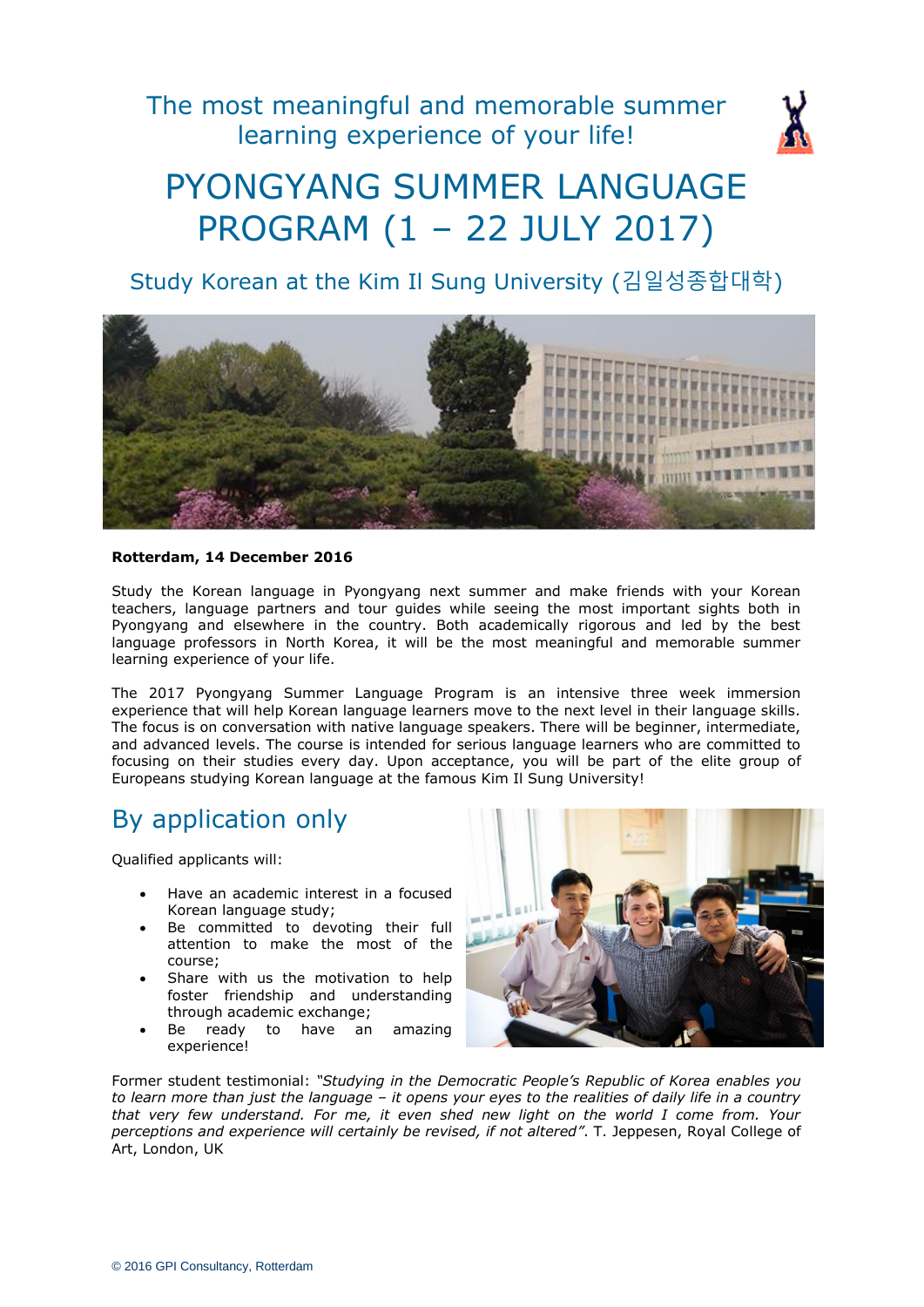## Key program dynamics

#### **• Almost-total immersion**

All intermediate and advanced students will be required to sign a document pledging to only use only Korean (the beginner class will have more flexibility), and your professors and coaches will communicate the rules at time of orientation. Students will be allowed to speak their language of choice at least during the weeknight activities.

#### **• Highly practical, conversation focus**

Get at least 1-2 hours of daily conversational practice with a North Korean language coach.



#### **• Learn from North Koreans**

Your professors, instructors, and coaches will be North Korean. Outside of sensitive political themes, you can chat about anything and really build friendships. When we are at the Majon Beach Resort, we will have lots of opportunities to practice what we've learned with local North Koreans.

#### **• World-class instruction**

Kim Il Sung University is the most prestigious university in the DPRK, and has an excellent Korean language program for foreigners.

#### **• Built-in comprehensive tourist agenda**

Visit key sites in Pyongyang, while every weekend travel to places outside Pyongyang on Saturday and Sunday, staying overnight. By the end of your three week course, you will have visited many fascinating sites of interest both in Pyongyang and throughout North Korea, all the while practicing and strengthening your Korean language skills.

# Overview of the itinerary

#### **Pre-briefing and orientation, in Beijing**

Start of the program in Beijing, on Saturday 1 July 2017

#### **Daily routine in Pyongyang (3 weeks)**



| Mornina               | Afternoon              | <b>Evening</b>                   |
|-----------------------|------------------------|----------------------------------|
|                       |                        |                                  |
| $9:30 - 11:30$        | $12:00 - 2:00$         | $5:30 - 6:30$                    |
| Classes at University | Lunch & break          | Dinner                           |
|                       | $2:00 - 3:00$          | 6:30                             |
|                       | Study Lab              | Weeknight activities (see below) |
|                       | $3:00 - 5:00$          |                                  |
|                       | Sightseeing & language |                                  |
|                       | practice with coach    |                                  |

#### **Weeknight activities**

Weeknights will primarily be dedicated to homework, resting, and activities in the hotel.

Some specific activities will be possible as well, for example a game night, a Korean arts & crafts night, a Korean Karaoke night, a Korean movie night or a Pyongyang pub crawl.

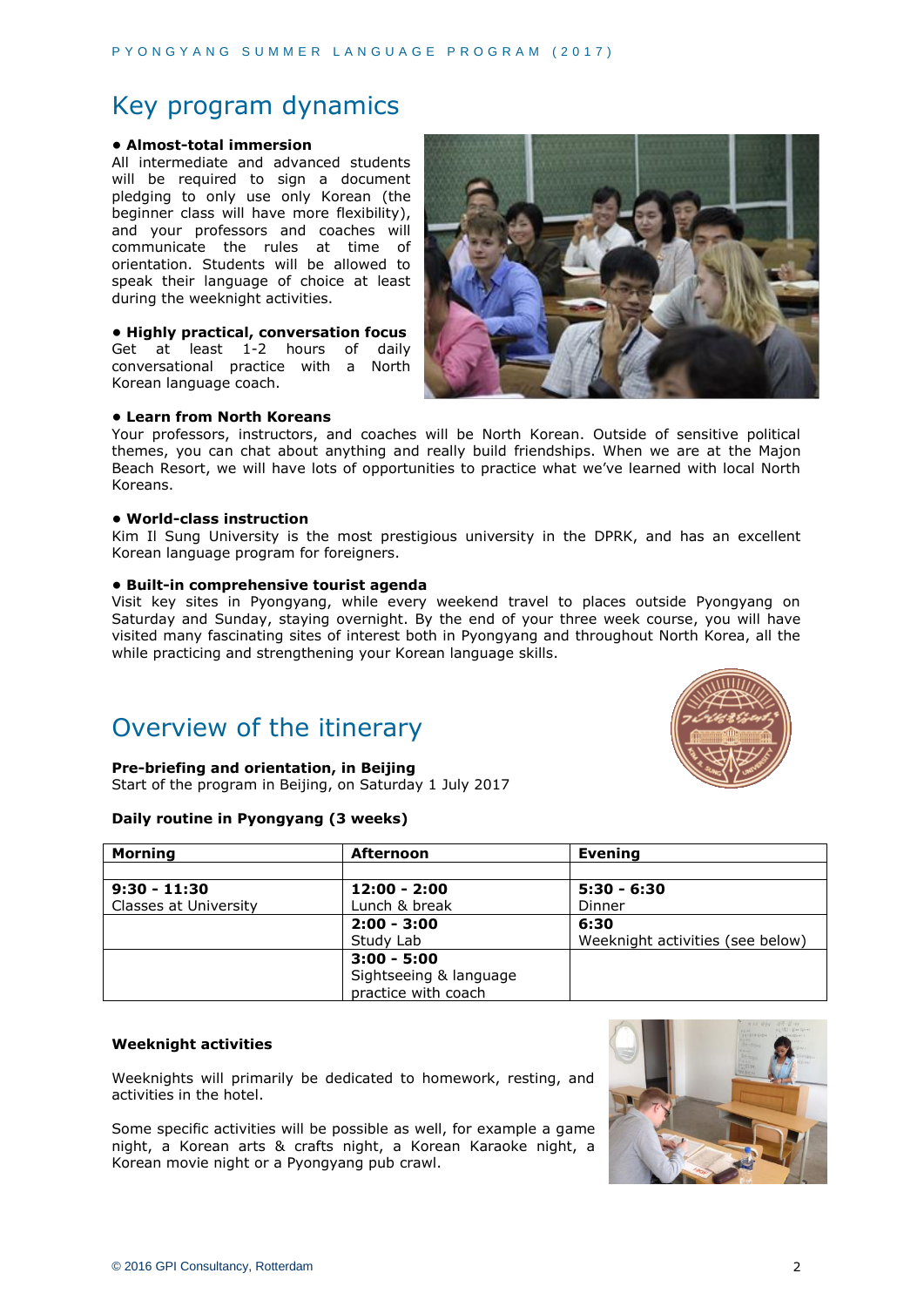#### **Official closing and debriefing, in Beijing**

Debriefing and end of the program in Beijing, on Saturday 22 July.

### Tourism activities

#### **Weekend excursions**

Two overnight weekend excursions are planned outside of Pyongyang. Locations to be announced.

#### **Special holidays**

Holidays in the DPRK are special days when interesting and sometimes rare activities are held. We work hard to make sure that we can take part in some of these activities whenever possible

Please note: for intermediate and advanced Korean language students, Korean language only on tourist excursions. For beginning Korean language speakers, some English will be allowed.



### Kim Il Sung University

Kim Il Sung University, founded on 1 October 1946, is the first university built in North Korea. It is located on a 15-hectare campus in Pyongyang, the nation's capital. Along with the main academic buildings, the campus contains 10 separate offices, 50 laboratories, libraries, museums, a printing press, an R&D center, dormitories, a swimming pool and a hospital.

The university is named in honour of Kim Il Sung, the founder of the Democratic People's Republic of Korea.

It cooperates with foreign academic institutes. During their trip from 30 April to 6 May 2016, a delegation of Nobel prize winners in chemistry, medicine and economy gave lectures at the university. On 29 and 30 September 2016, the international symposium "Science Development and Social Progress" took place in celebration of the 70th anniversary of the university. Participants from different countries, including China, Russia, Germany, France, Spain, Poland, Australia, the UK and the Netherlands took part in this event.





It is the intention to hold more international academic seminars and to launch joint research projects with other universities around the world. It is also planning to increase the number of foreign students studying Korean language in Pyongyang.

See also the website of the university: [www.ryongnamsan.edu.kp.](http://www.ryongnamsan.edu.kp/)





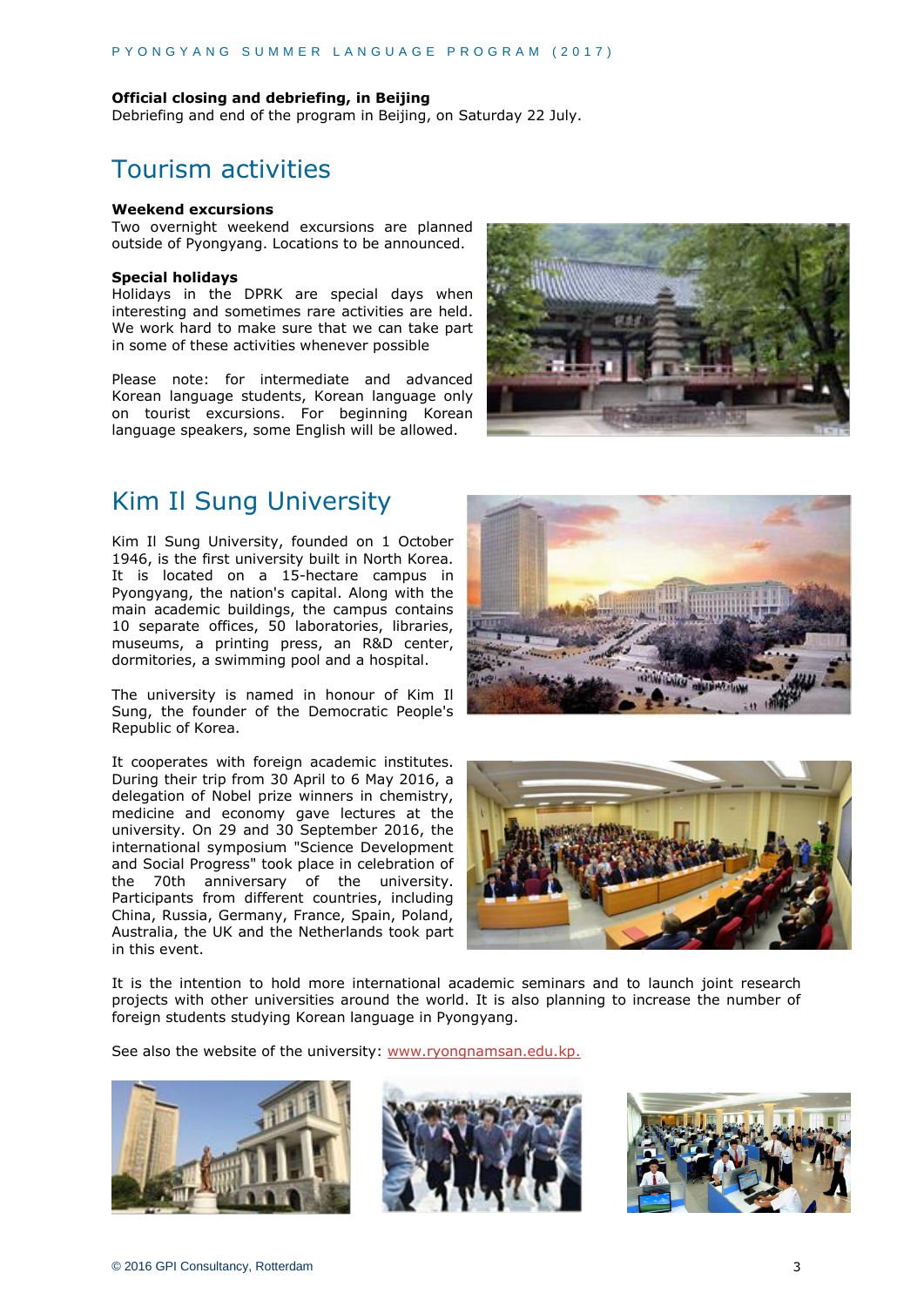# Lodging

The Korean language students will be housed at newly-renovated Changgwansan Hotel, in downtown Pyongyang.









# Financials

Tuition costs: 3175 Euro. Included in this tuition:

- Pre-briefing and orientation in Beijing
- Transportation to and from Beijing (plane and/or train);
- 3 weeks of accommodation while in DPRK (Changgwansan Hotel)
- 3 weeks of meals while in DPRK
- all transportation while in DPRK
- All materials, books, and resources for study;
- Language coaching outside of class
- Organizing weekend travel to places outside Pyongyang, staying overnight.

Not Included in the tuition:

- Chinese double-entry visa (if required); DPRK visa
- lodging in Beijing prior to commencement of the program
- lodging in Beijing after the program
- incidental expenses throughout, such as souvenirs, personal items, etc.

• Some excursion fees, such as 10 Euro for DMZ, East coast trips (30 Euros), special meals (5-10 Euro); other smaller excursions that will be approx. 20-30 Euro. More details later.